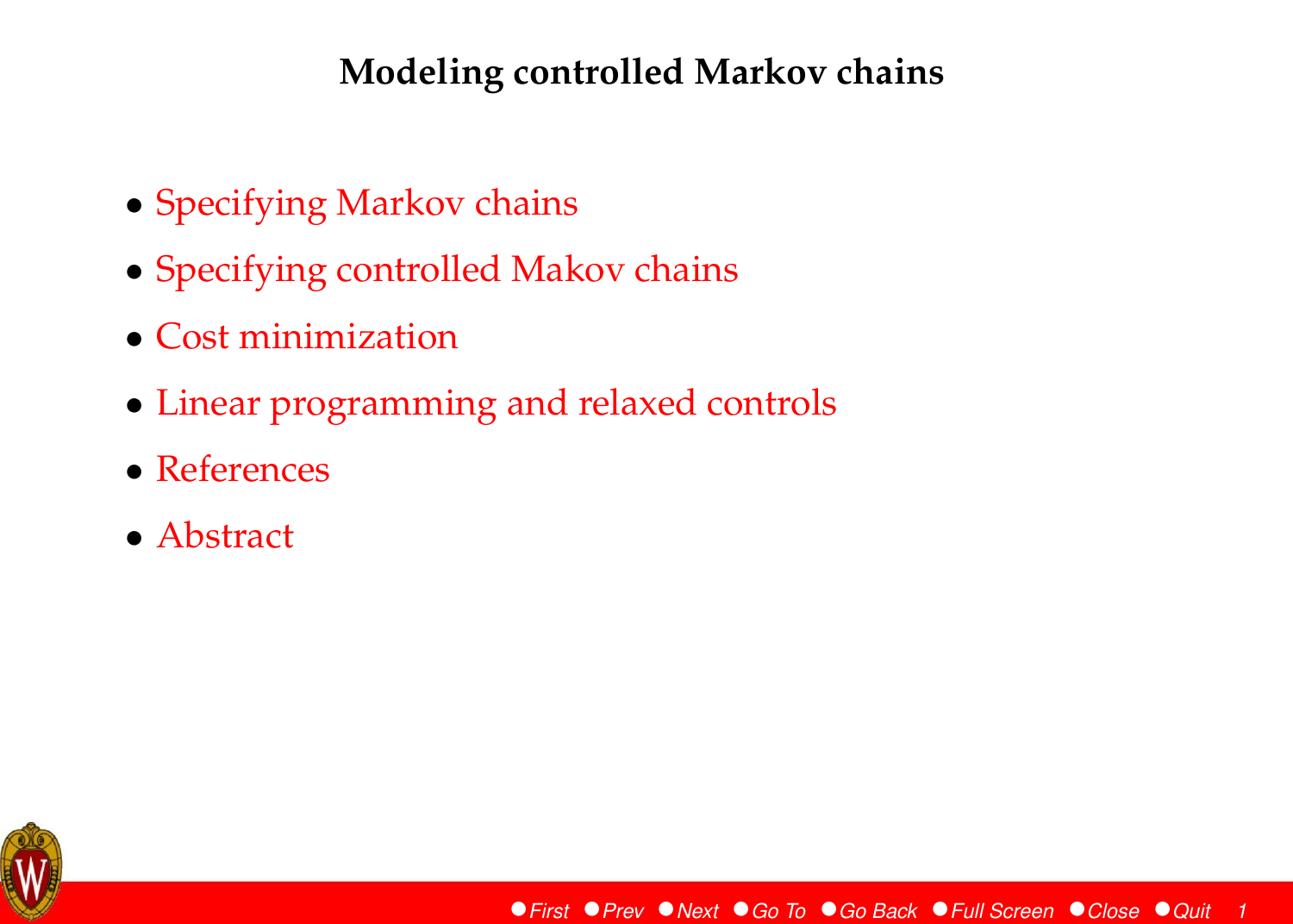# <span id="page-1-0"></span>**Specifying Markov chains** [Anderson and Kurtz](#page-14-0) [\(2015\)](#page-14-0)

Let  $X$  be a continuous time Markov chain where each discontinuity  $X(t) - X(t-) \in \{\zeta_1, \ldots, \zeta_m\}.$  Then

$$
X(t) = X(0) + \sum_{l=1}^{m} R_l(t)\zeta_l
$$

where  $R_l(t)$  counts the number of  $\zeta_l$  discontinuities. Then

$$
P(X(t+\Delta t)-X(t)=\zeta_l|\mathcal{F}_t)\approx P(R_l(t+\Delta t)-R_l(t)=1|\mathcal{F}_t)\approx \lambda_l(X(t))\Delta t
$$

suggests  $R_l(t) = Y_l(\int_0^t \lambda_l(X(s))ds)$ , where  $Y_l$  is a unit Poisson process. Let  $Y_1, \ldots, Y_m$  be independent unit Poisson processes.

$$
X(t) = X(0) + \sum_{l=1}^{m} Y_l \left(\int_0^t \lambda_l(X(s))ds\right) \zeta_l \tag{1}
$$

$$
\tau_i = \inf\{t > 0 : \sum_{l=1}^m R_l(t) \ge i\} \qquad \tau_{\infty} = \lim_{i \to \infty} \tau_i
$$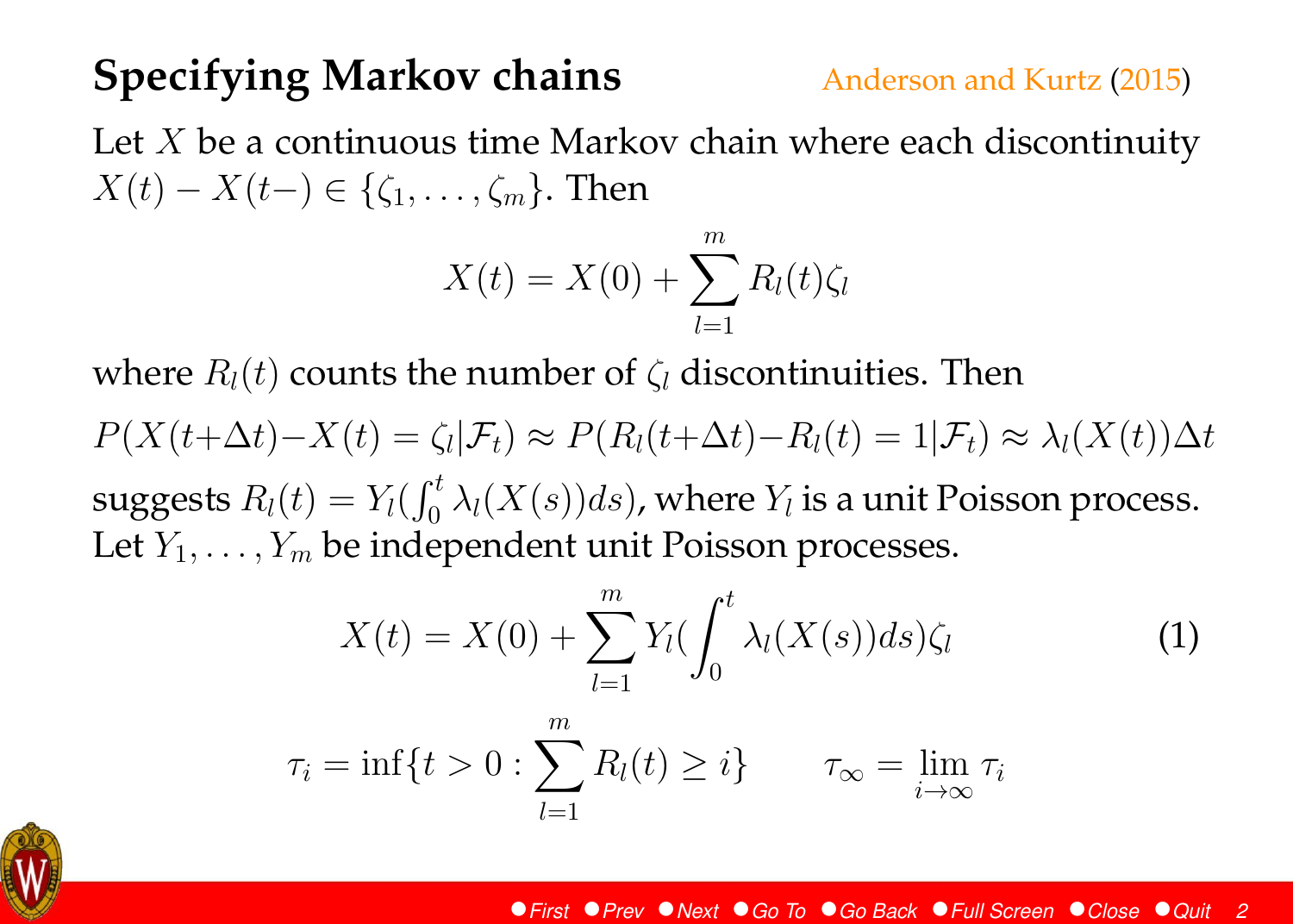# **Definition of the generator**

Setting

$$
\mathbb{A}f(x) = \sum_{l} \lambda_l(x) (f(x + \zeta_l) - f(x)) \tag{2}
$$

For  $\widetilde{R}_l(t) = R_l(t) - \int_0^t \lambda_l(X(s))ds$ ,

$$
f(X(t)) - f(X(0)) - \int_0^t \mathbb{A}f(X(s))ds
$$
  
= 
$$
\sum_l \int_0^t (f(X(s-) + \zeta_l) - f(X(s-)))d\widetilde{R}_l(s)
$$

is a martingale.  $\mathcal{D}(\mathbb{A}) = \{f : \#\{x : f(x) \neq 0\} < \infty\}$ 

A is the *generator* for the Markov chain.

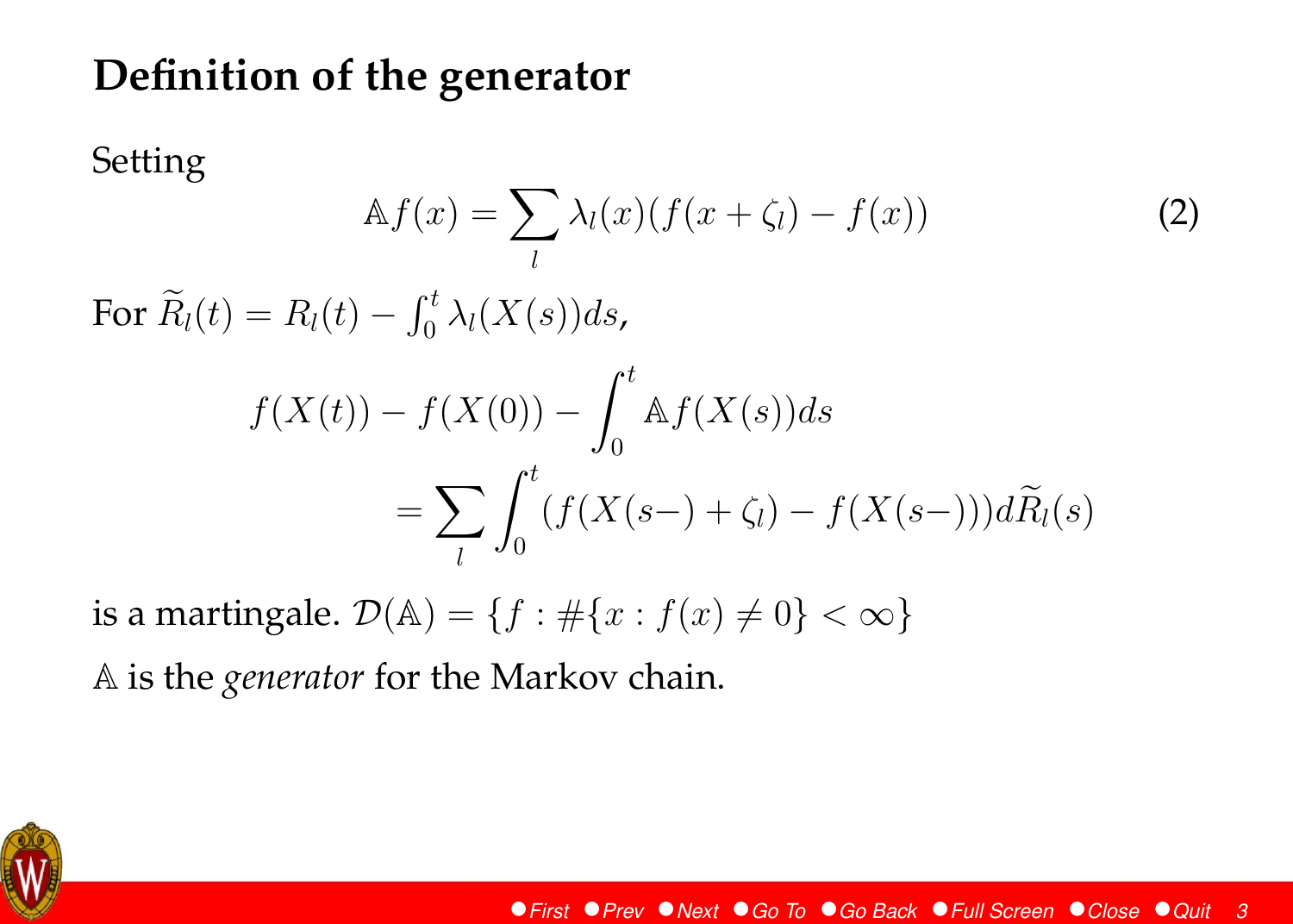# **Martingale problem**

 $X$  is a solution of the martingale problem for  $A$  if

$$
M_f(t) = f(X(t)) - f(X(0)) - \int_0^t \mathbb{A}f(X(s))ds
$$

is a martingale for each  $f \in \mathcal{D}(\mathbb{A})$ .

All we need to know for today is that  $E[M_f(t)] = 0$ .

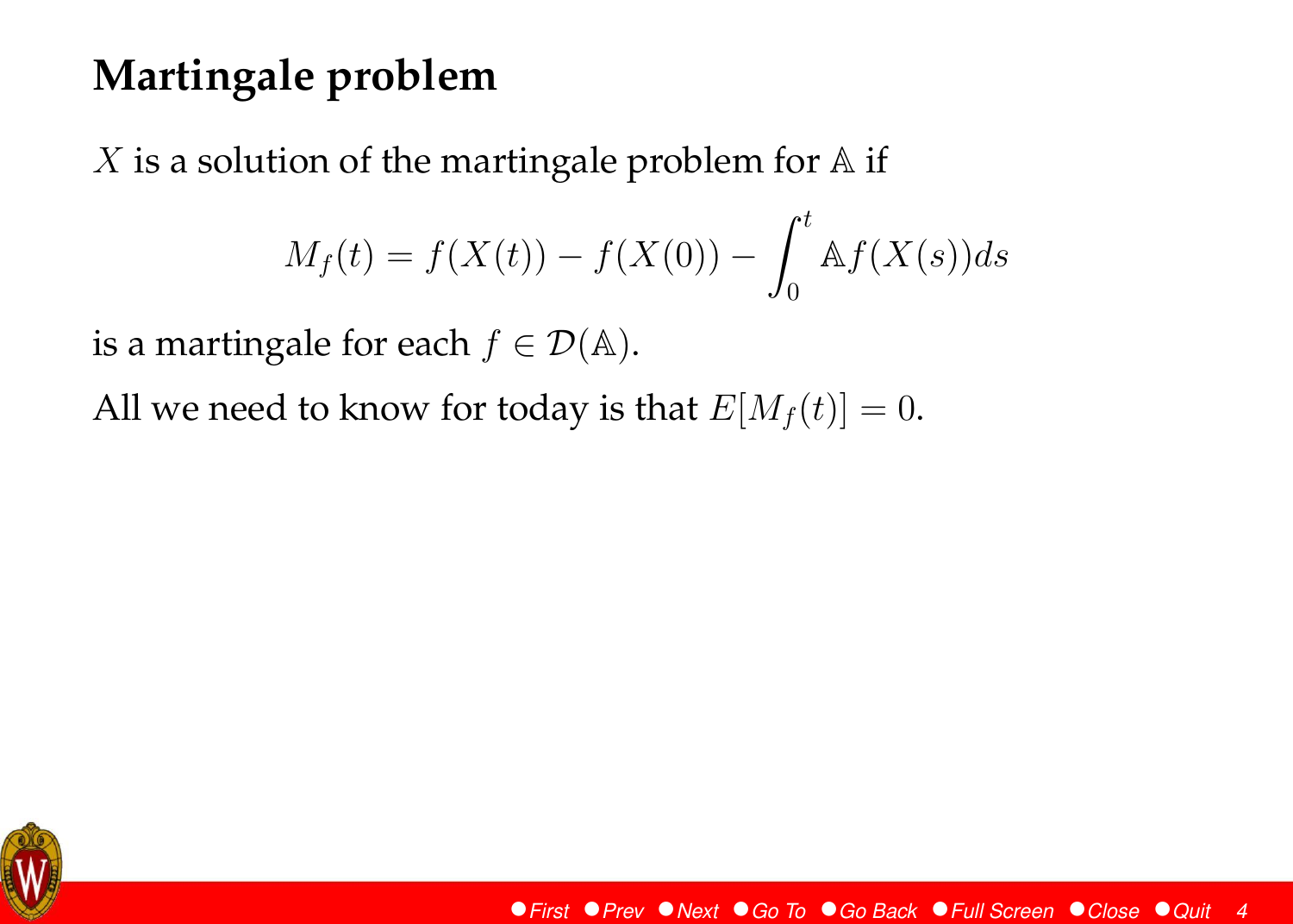## **Forward equation**

The martingale property implies

$$
E[f(X(t))] = E[f(X(0))] + \int_0^t E[\mathbb{A}f(X(s))]ds
$$

and taking  $f(x) = \mathbf{1}_{\{y\}}(x)$ , we have

$$
P\{X(t) = y\} = P\{X(0) = y\} + \int_0^t \left(\sum_l \lambda_l(y - \zeta_l) P\{X(s) = y - \zeta_l\}\right) - \sum_l \lambda_l(y) P\{X(s) = y\} ds
$$

giving the Kolmogorov forward or *master equation* for the distribution of X. In particular, defining  $p_y(t) = P\{X(t) = y\}$  and  $p_y =$  $P{X(0) = y}$ ,  ${p_u}$  satisfies the system of differential equations

$$
\dot{p}_y(t) = \sum_l \lambda_l(y - \zeta_l) p_{y - \zeta_l}(t) - \left(\sum_l \lambda_l(y)\right) p_y(t), \quad p_y(0) = \nu_y \tag{3}
$$

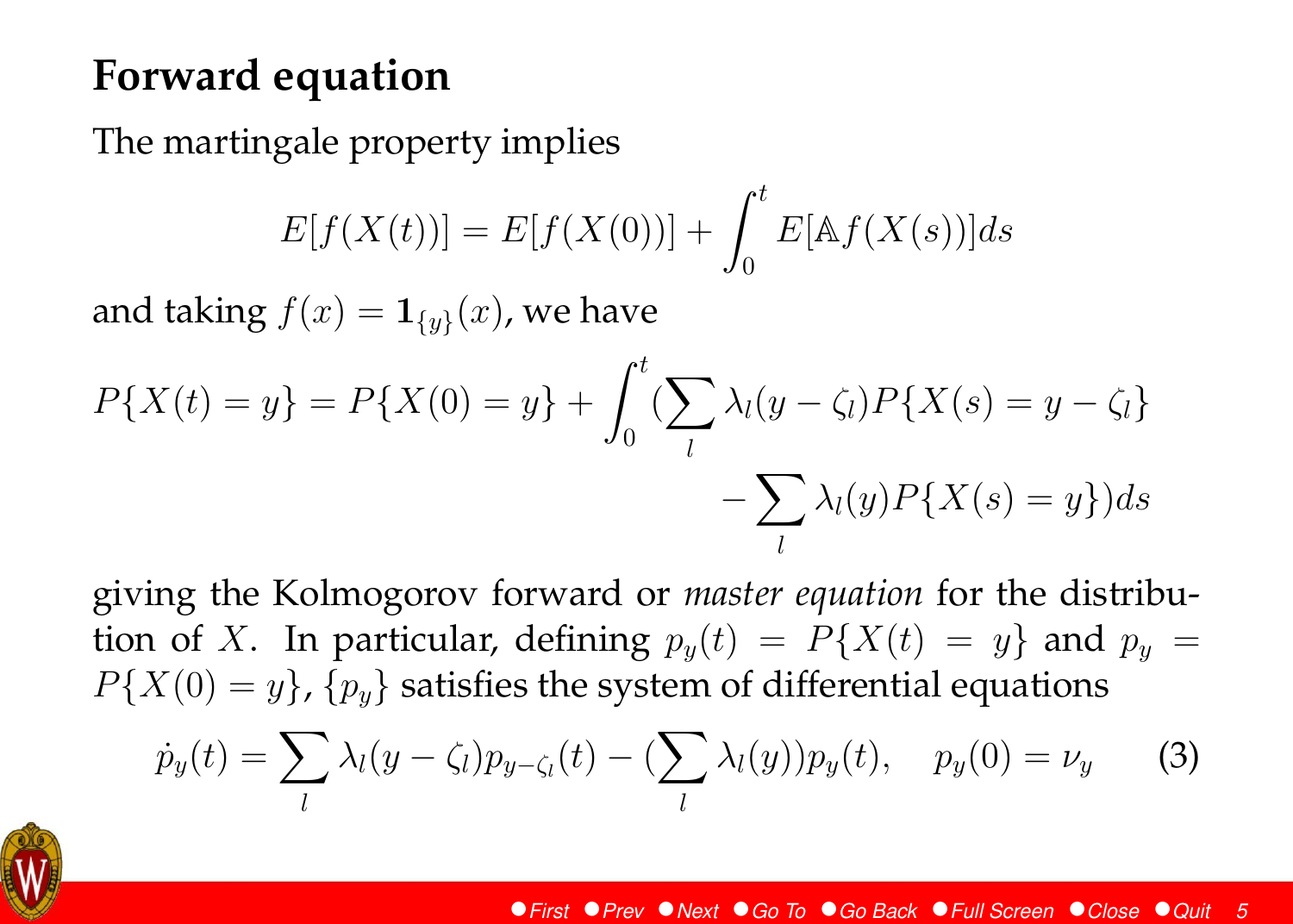# **Equivalence of formulation**

The solution of the stochastic equation is a solution of the martingale problem assuming  $X(t) = \infty$  for  $t \ge \inf\{s : \max_l R_l(s) = \infty\}$  and  $f(\infty) = 0$ . Each solution of the martingale problem corresponds to a solution of the forward equation.

Each solution for the forward equation corresponds to a solution of the martingale problem. Each solution of the martingale problem corresponds to a solution of the stochastic equation until the first time  $\max_l R_l(t) = \infty$ .

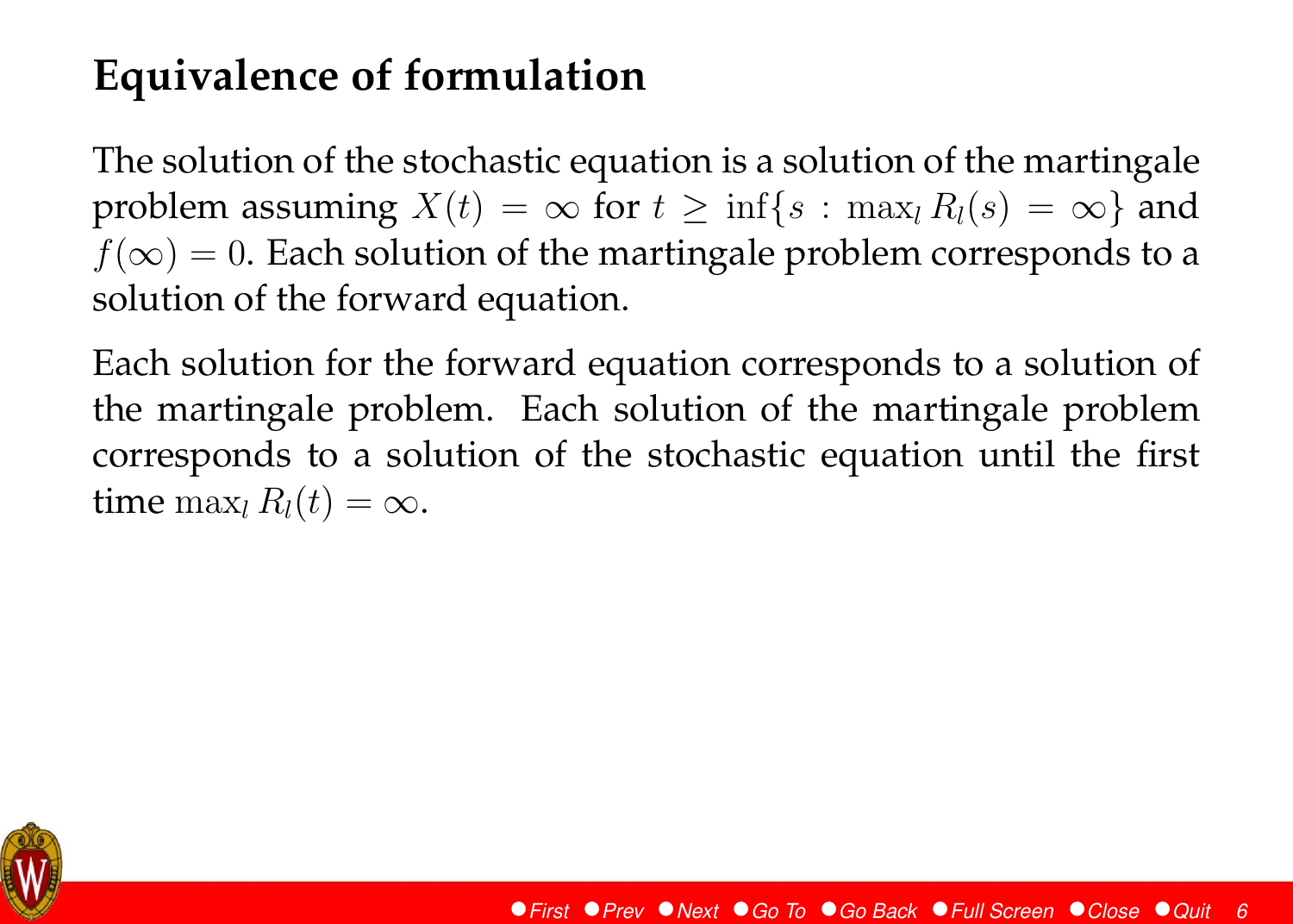# <span id="page-6-0"></span>**Specifying controlled Makov chains**

U, a nice space giving the collection of possible controls. Given a control process  $U$  with values in  $\mathbb{U}_r$ ,

$$
X(t) = X(0) + \sum_{l=1}^{m} Y_l \left( \int_0^t \lambda_l(X(s), U(s)) ds \right) \zeta_l.
$$

Using the future of the  $Y_l$  to select the controls is cheating! The corresponding martingale problem:

$$
M_f(t) = f(X(t)) - f(X(0)) - \int_0^t \mathbb{A}f(X(s), U(s))ds
$$

where

$$
\mathbb{A}f(x, u) = \sum_{l} \lambda_l(x, u) (f(x + \zeta_l) - f(x)).
$$

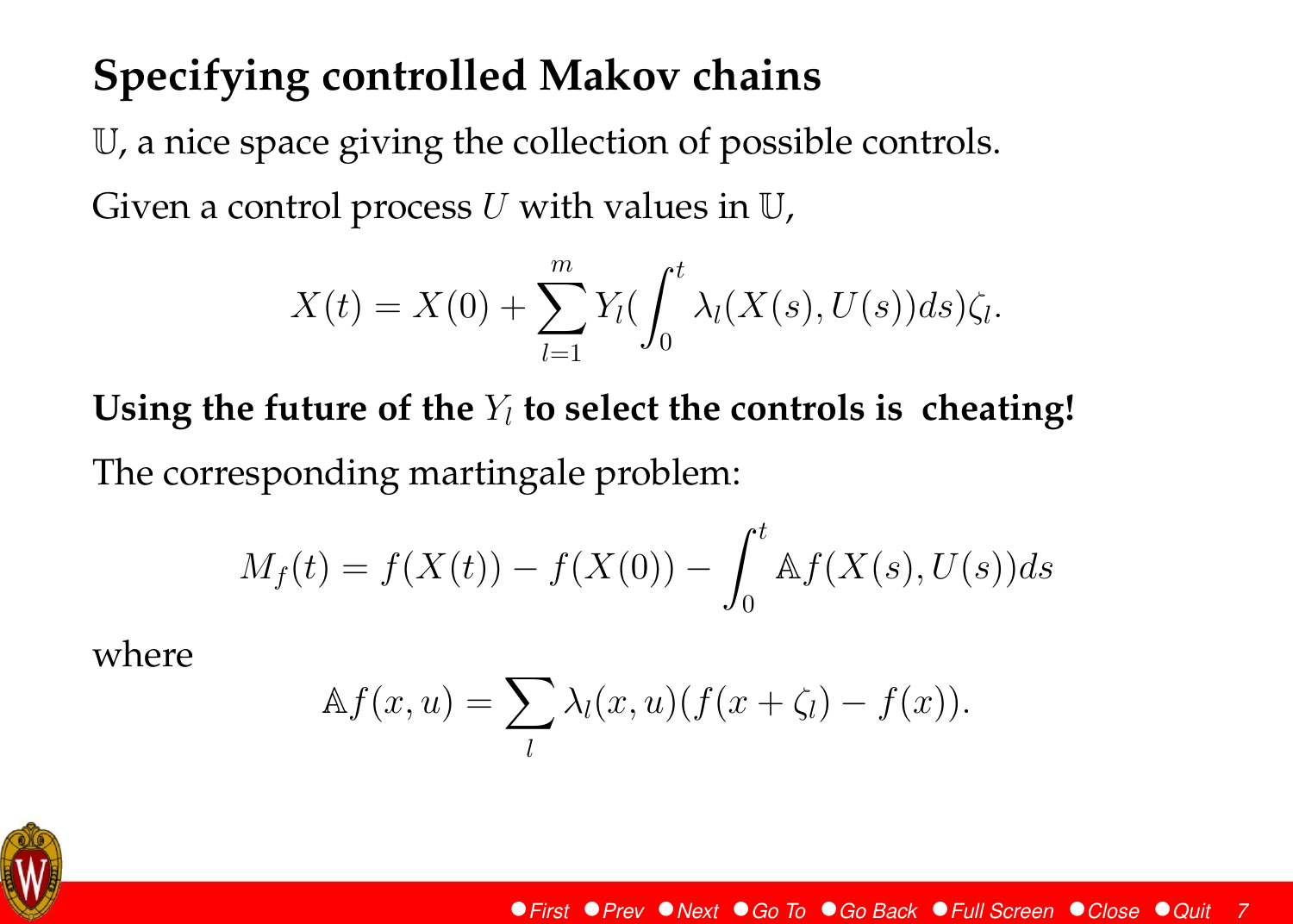#### **The controlled master equation**

$$
E[f(X(t))] = \int_{\mathbb{S}} f(x)\nu_t(dx) = \nu_t f = \sum_{x \in \mathbb{S}} f(x)P\{X(t) = x\}
$$
  

$$
E[h(X(t), U(t))] = \int_{\mathbb{S} \times \mathbb{U}} h(x, u)\mu(dx, du) = \mu_t h.
$$

The martingale has expectation 0, that is,

$$
E[f(X(t))] - E[f(X(0))] - \int_0^t E[\mathbb{A}f(X(s), U(s))]ds = 0
$$

so

$$
\nu_t f = \nu_0 f + \int_0^t \mu_s \mathbb{A} f dx \tag{4}
$$

**Theorem 1** (Almost, but not quite) If  $\{\nu_t, \mu_t\}$  satisfy (4), then there is a *correspond solution of the controlled martingale problem.*

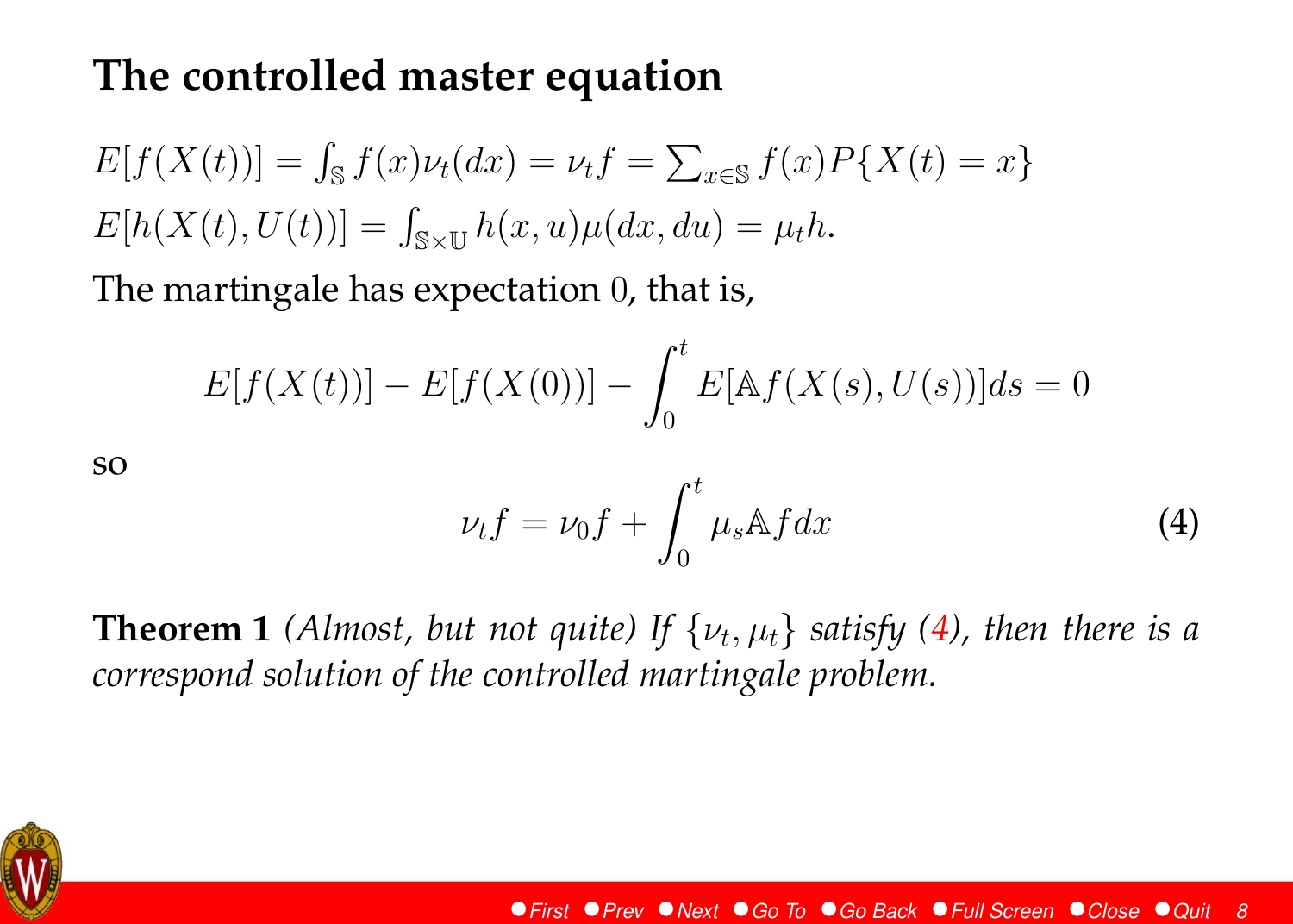## **Relaxed controls**

Any measure  $\mu$  on a reasonable product space  $\mathbb{S} \times \mathbb{U}$  can be written  $\mu(dx, du) = \eta(x, du)\nu(dx)$ . In general, the controlled martingale is

$$
M_f(t) = f(X(t)) - f(X(0)) - \int_0^t \int_{\mathbb{U}} \mathbb{A}f(X(s), u)\eta(X(s), du)ds
$$

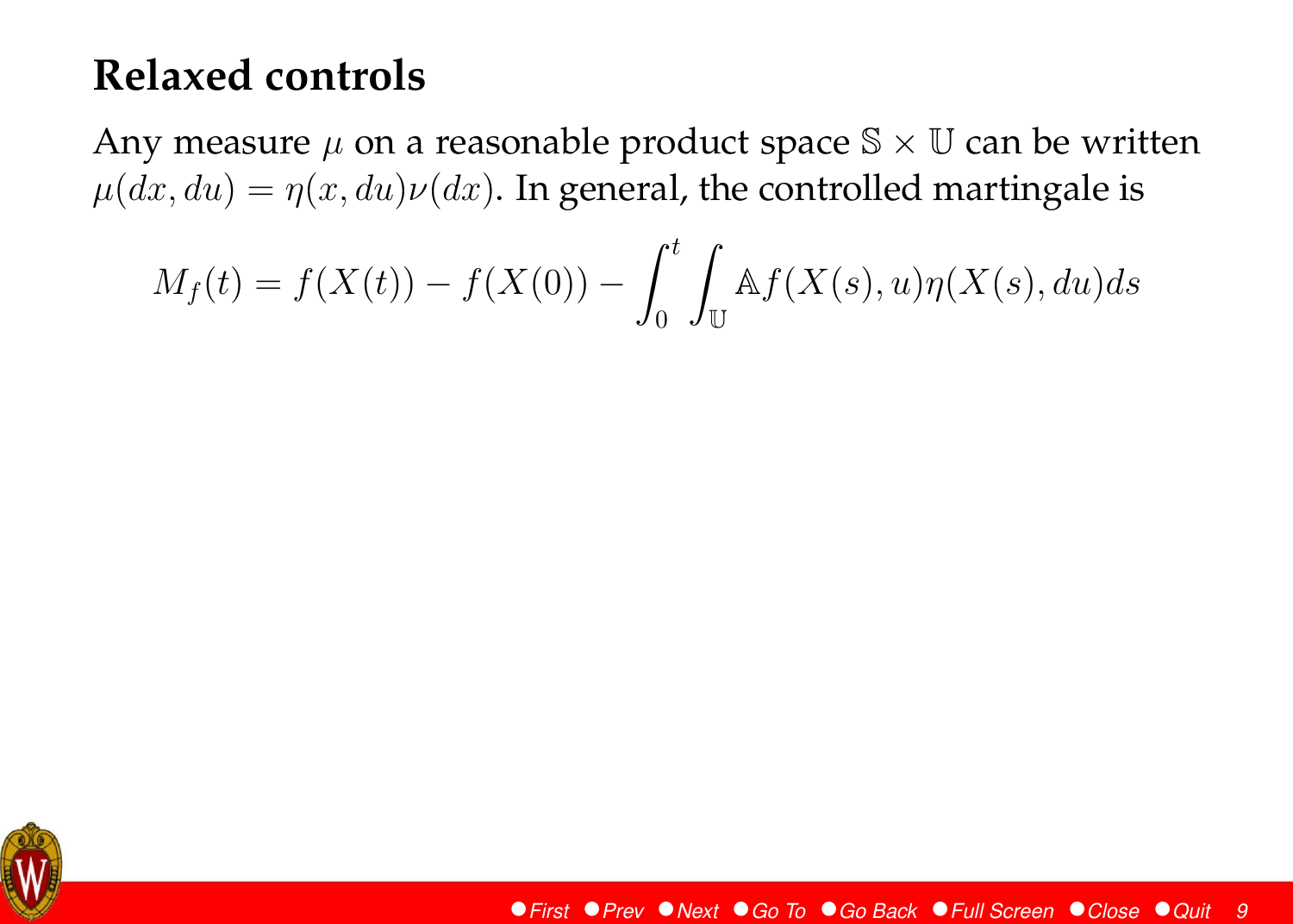## <span id="page-9-0"></span>**Cost minimization**

Cost function  $c(x, u)$  depends on both state and control. Long run average cost

$$
\limsup_{t \to \infty} \frac{1}{t} \int_0^t E[c(X(s), U(s))]ds = \int_{\mathbb{S} \times \mathbb{U}} c(x, u) \pi(dx, du)
$$

Would expect

$$
0 = \lim_{t \to \infty} \frac{1}{t} E[f(X(t)) - f(X(0)) - \int_0^t \mathbb{A}f(X(s), U(s))ds]
$$
  
= 
$$
\int_{\mathbb{S} \times \mathbb{U}} \mathbb{A}f(x, u)\pi(dx, du)
$$

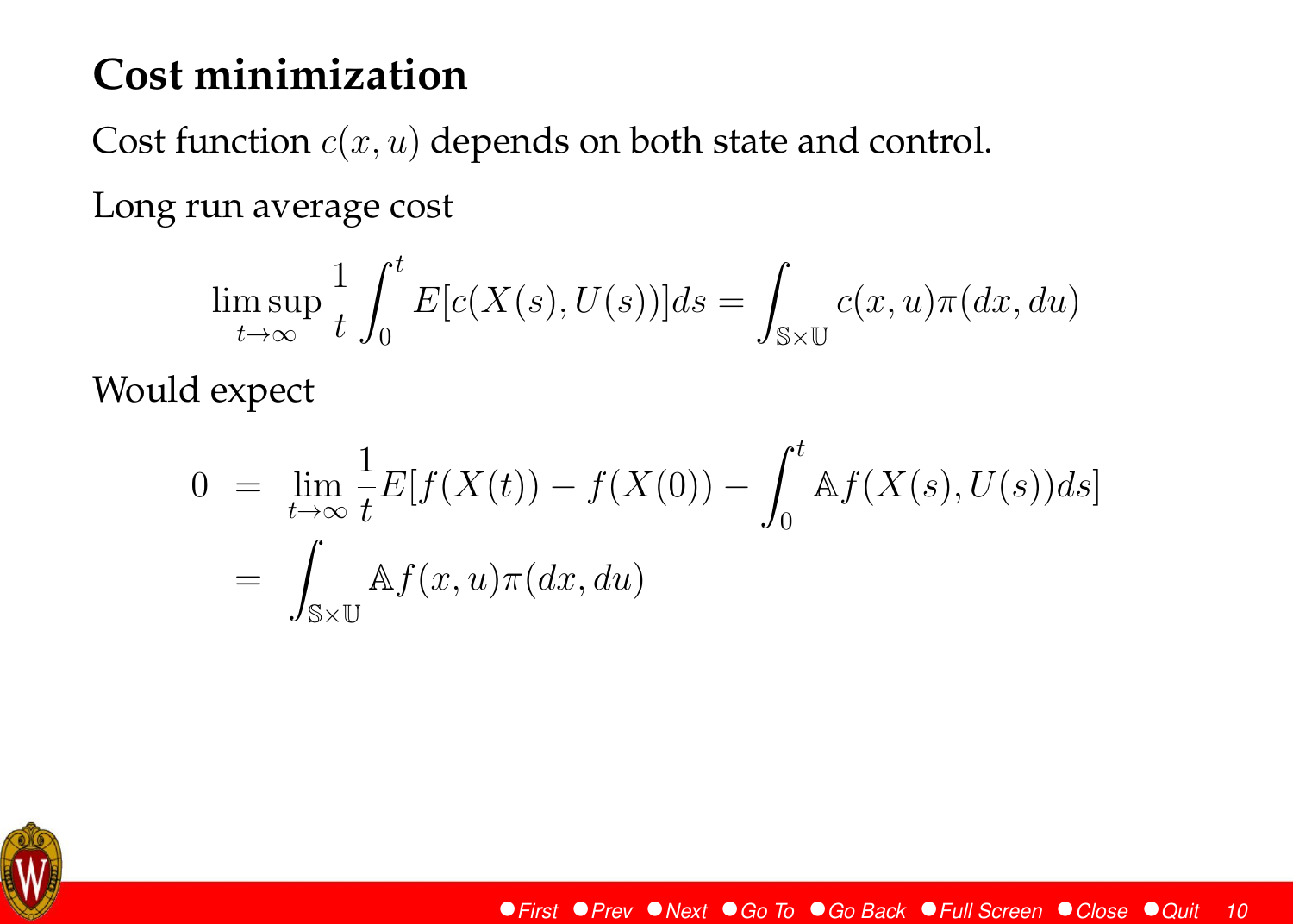# <span id="page-10-0"></span>**Linear programming and relaxed controls**

[Manne](#page-15-0) [\(1960\)](#page-15-0); [Stockbridge](#page-15-0) [\(1990\)](#page-15-0); [Bhatt and Borkar](#page-14-0) [\(1996\)](#page-14-0); [Kurtz and Stockbridge](#page-14-0) [\(1998\)](#page-14-0)

Minimize

$$
\int_{\mathbb{S}\times\mathbb{U}} c(x,u)\pi(dx,du) \tag{5}
$$

subject to

$$
\int_{\mathbb{S}\times\mathbb{U}} \mathbb{A}f(x,u)\pi(dx,du) = 0 \qquad f \in \mathcal{D}(\mathbb{A}).\tag{6}
$$

Assuming a minimizing  $\pi$  exists, then setting  $\pi(dx, du) = \pi_0(dx)\eta(x, du)$ , there exists a stationary solution of the controlled martingale problem, that is,

$$
M_f(t) = f(X(t)) - f(X(0)) - \int_0^t \int_{\mathbb{U}} \mathbb{A}f(X(s), u)\eta(X(s), du)ds
$$

is a martingale for  $f \in \mathcal{D}(\mathbb{A})$ .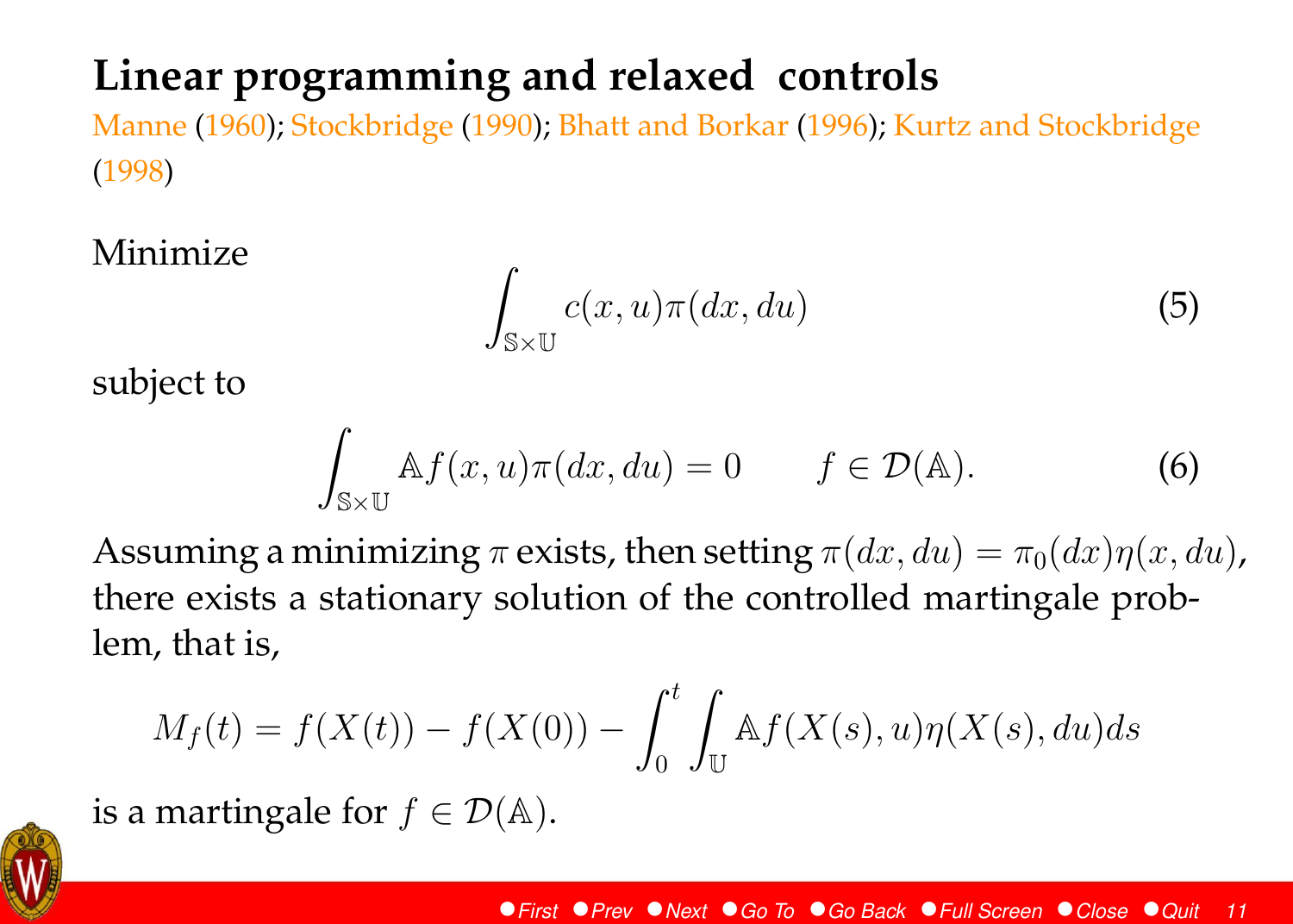## **Existence of minimizing** π

**Theorem 2** *Assume*  $c(x, u) \geq 0$ ,  $\{(x, u) : c(x, u) \leq a\}$  *is compact for every*  $a > 0$ , and there exists  $0 < \beta < 1$  *such that for each*  $f \in \mathcal{D}(\mathbb{A})$  *there exist*  $a_f$ ,  $b_f$  *such that* 

$$
|\mathbb{A}f(x,u)| \le a_f + b_f c(x,u)^\beta. \tag{7}
$$

*If there exists a* π *satisfying [\(6\)](#page-10-0) such that [\(5\)](#page-10-0) is finite, then there exists a minimizing* π*.*

The requirement that  $\beta$  < 1 in (7) was left out of the statement of the corresponding theorem in [Kurtz and Stockbridge](#page-14-0) [\(1998\)](#page-14-0) (see [Kurtz](#page-14-0) [and Stockbridge](#page-14-0) [\(1999\)](#page-14-0)). If  $\beta = 1$  is required for (7) to hold, singular controls may arise.

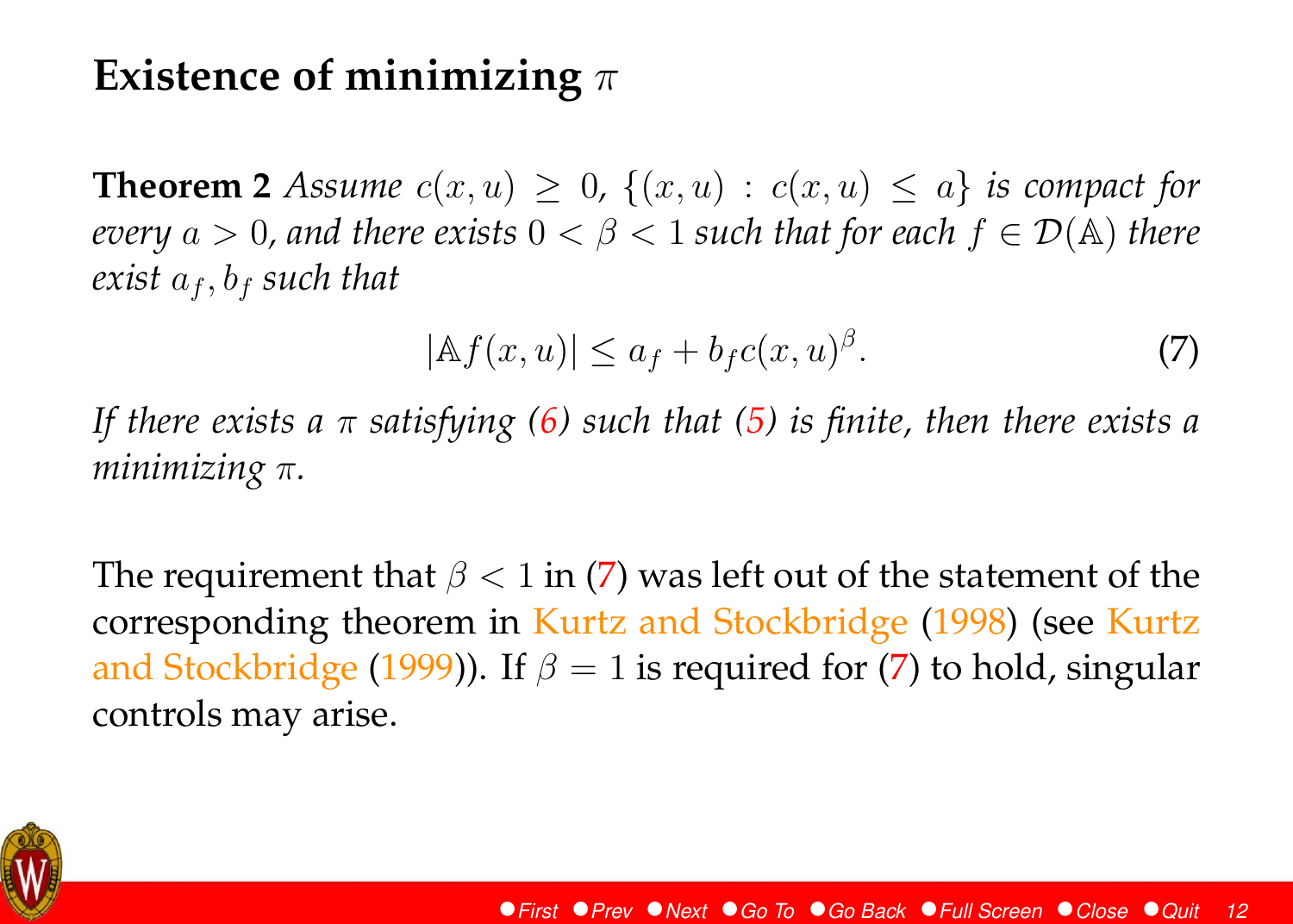## **Example**

[Aoki, Lillacci, Gupta, Baumschlager, Schweingruber, and Khammash](#page-14-0) [\(2019\)](#page-14-0); [Brait,](#page-14-0) [Gupta, and Khammash](#page-14-0) [\(2016\)](#page-14-0)

$$
\begin{array}{rcl}\n\emptyset & \stackrel{\mu}{\to} & Z_1 \\
\emptyset & \stackrel{\theta X_2}{\to} & Z_2 \\
Z_1 + Z_2 & \stackrel{\eta}{\to} & \emptyset \\
\emptyset & \stackrel{\kappa Z_1}{\to} & X_1\n\end{array}
$$

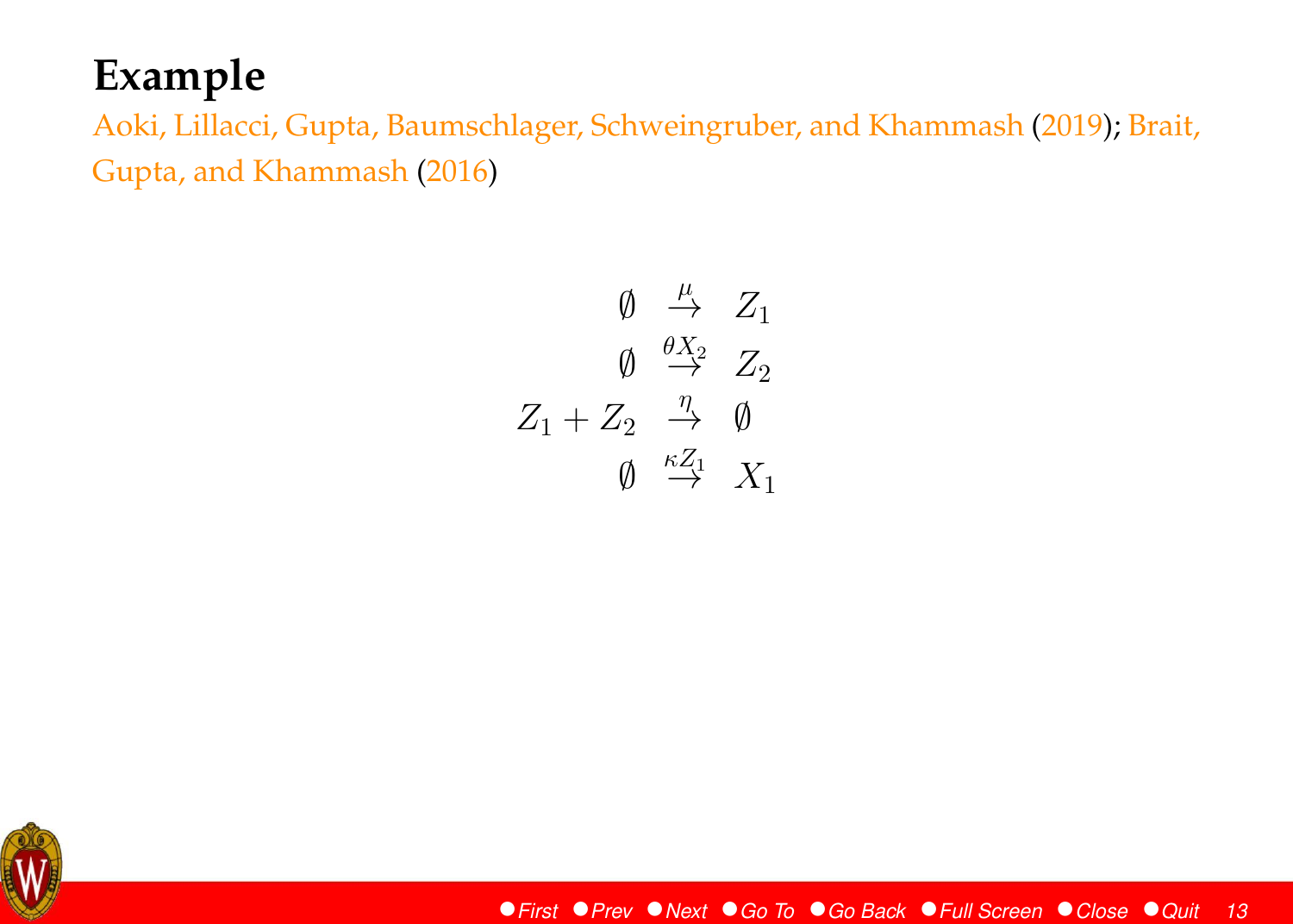#### **Why doesn't the big general theorem cover the cases that this crowd cares about**

- Delays. The BGT assumes the *current* value of the state is known.
- Partial information. The BGT assumes complete information about the current value of the state.
- Long run average. The cost may be a function of the state at the time the cell splits.

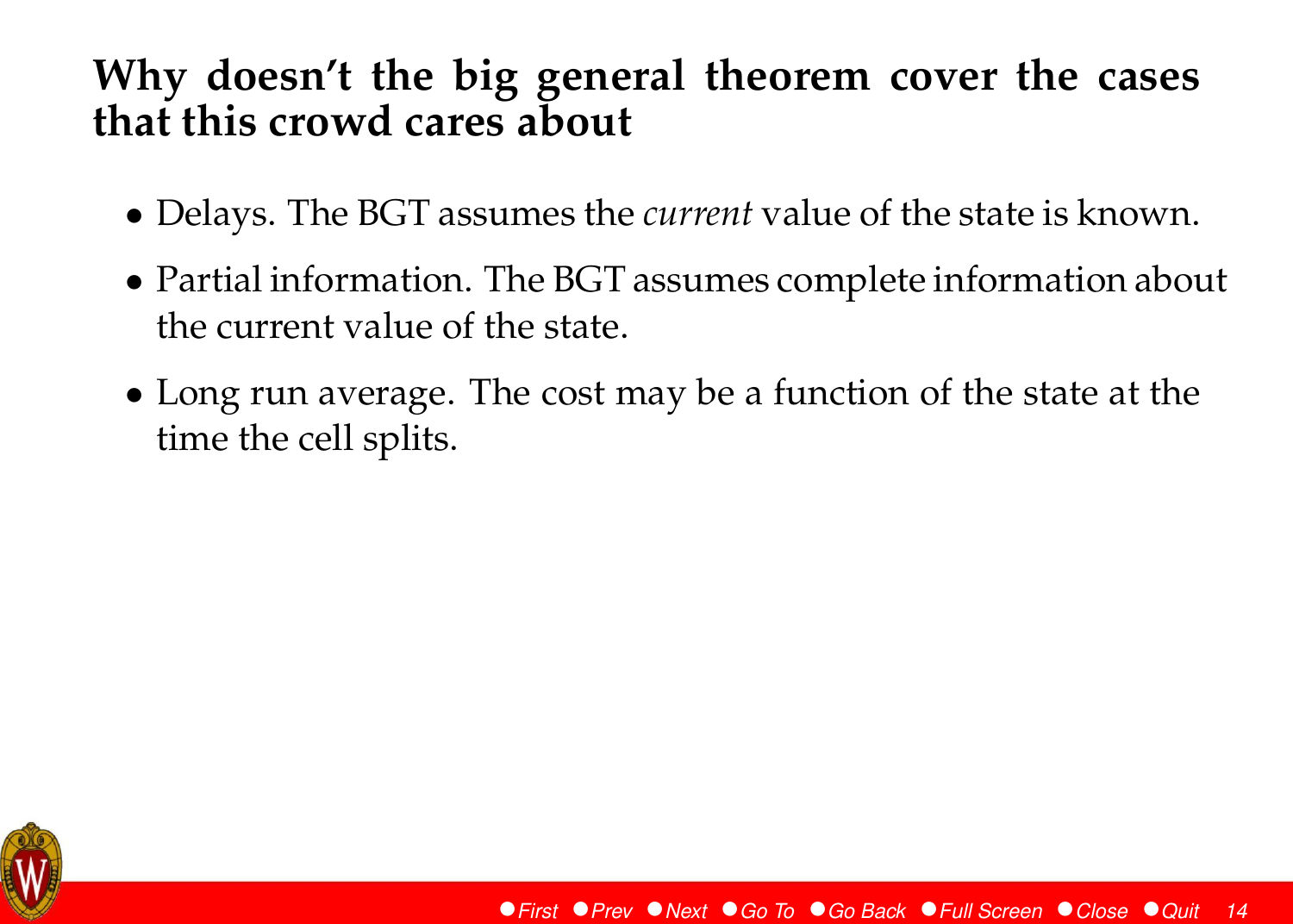#### <span id="page-14-0"></span>**References**

- David F. Anderson and Thomas G. Kurtz. *Stochastic analysis of biochemical systems*, volume 1 of *Mathematical Biosciences Institute Lecture Series. Stochastics in Biological Systems*. Springer, Cham; MBI Mathematical Biosciences Institute, Ohio State University, Columbus, OH, 2015. ISBN 978-3-319-16894-4; 978-3-319-16895-1.
- Stephanie K. Aoki, Gabriele Lillacci, Ankit Gupta, Armin Baumschlager, David Schweingruber, and Mustafa Khammash. A universal biomolecular integral feedback controller for robust perfect adaptation. *Nature*, 570:533–537, 2019.
- Abhay G. Bhatt and Vivek S. Borkar. Occupation measures for controlled Markov processes: characterization and optimality. *Ann. Probab.*, 24(3):1531–1562, 1996. ISSN 0091-1798. doi: 10.1214/aop/1065725192. URL <https://doi-org.ezproxy.library.wisc.edu/10.1214/aop/1065725192>.
- Corentin Brait, Ankit Gupta, and Mustafa Khammash. Antithetic integral feedback ensures robust perfect adaptaion in noisy biomolecular networks. *Cell Systems*, 2:15–26, 2016.
- Thomas G. Kurtz and Richard H. Stockbridge. Existence of Markov controls and characterization of optimal Markov controls. *SIAM J. Control Optim.*, 36(2):609–653, 1998. ISSN 0363-0129. doi: 10.1137/S0363012995295516. URL [https://doi-org.ezproxy.library.wisc.edu/10.1137/](https://doi-org.ezproxy.library.wisc.edu/10.1137/S0363012995295516) [S0363012995295516](https://doi-org.ezproxy.library.wisc.edu/10.1137/S0363012995295516).
- Thomas G. Kurtz and Richard H. Stockbridge. Erratum: "Existence of Markov controls and characterization of optimal Markov controls" [SIAM J. Control Optim. **36** (1998), no. 2, 609–653 (electronic); MR1616514 (99b:93051)]. *SIAM J. Control Optim.*, 37(4):1310–1311, 1999. ISSN 0363-0129. doi: 10.1137/S0363012998343033. URL [https://doi-org.ezproxy.library.wisc.edu/10.1137/](https://doi-org.ezproxy.library.wisc.edu/10.1137/S0363012998343033) [S0363012998343033](https://doi-org.ezproxy.library.wisc.edu/10.1137/S0363012998343033).

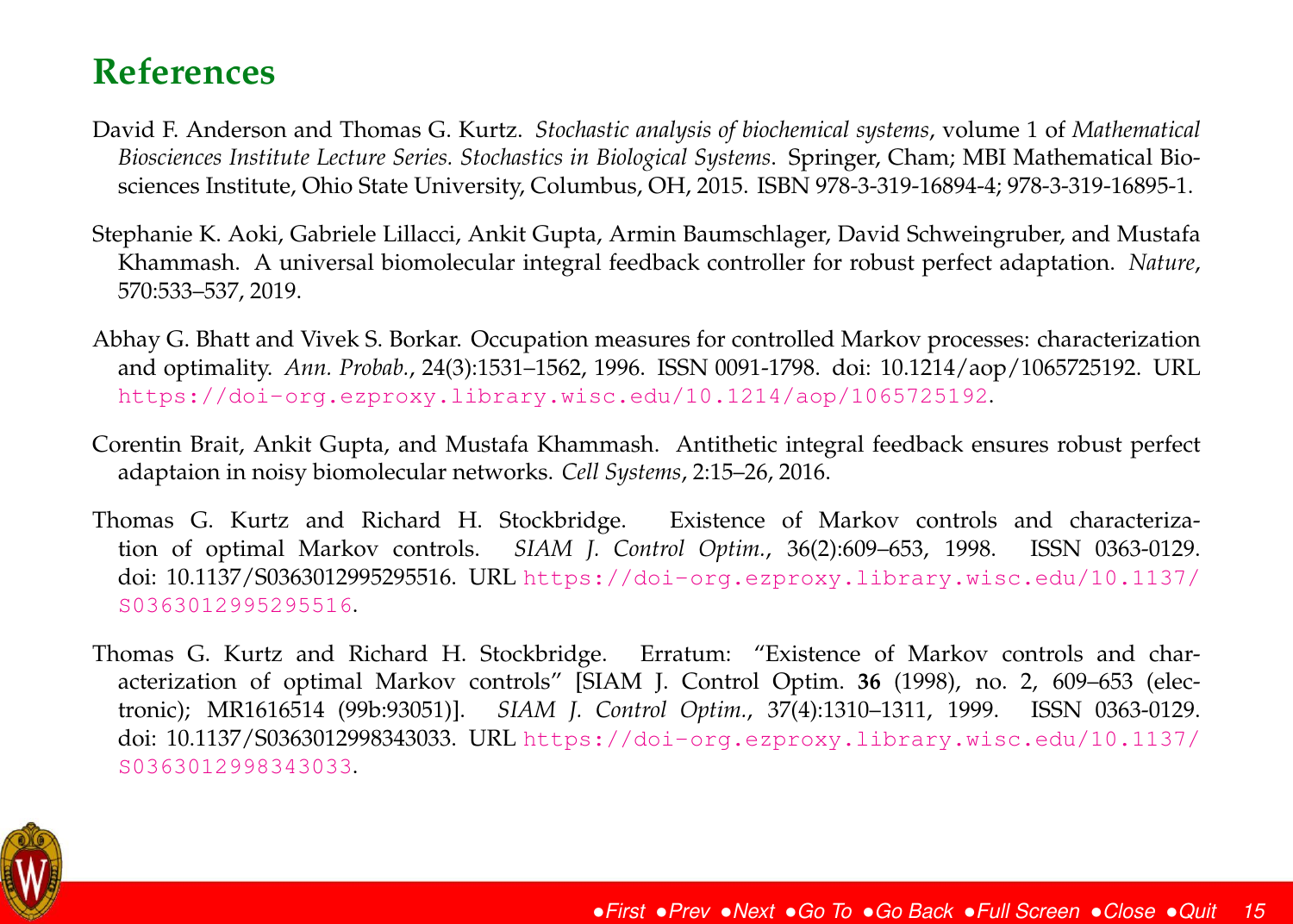- <span id="page-15-0"></span>Alan S. Manne. Linear programming and sequential decisions. *Management Sci.*, 6:259–267, 1960. ISSN 0025- 1909. doi: 10.1287/mnsc.6.3.259. URL [https://doi-org.ezproxy.library.wisc.edu/10.1287/](https://doi-org.ezproxy.library.wisc.edu/10.1287/mnsc.6.3.259) [mnsc.6.3.259](https://doi-org.ezproxy.library.wisc.edu/10.1287/mnsc.6.3.259).
- Richard H. Stockbridge. Time-average control of martingale problems: a linear programming formulation. *Ann. Probab.*, 18(1):206–217, 1990. ISSN 0091-1798. URL [http://links.jstor.org.ezproxy.](http://links.jstor.org.ezproxy.library.wisc.edu/sici?sici=0091-1798(199001)18:1<206:TCOMPA>2.0.CO;2-Z&origin=MSN) [library.wisc.edu/sici?sici=0091-1798\(199001\)18:1<206:TCOMPA>2.0.CO;2-Z&origin=](http://links.jstor.org.ezproxy.library.wisc.edu/sici?sici=0091-1798(199001)18:1<206:TCOMPA>2.0.CO;2-Z&origin=MSN) [MSN](http://links.jstor.org.ezproxy.library.wisc.edu/sici?sici=0091-1798(199001)18:1<206:TCOMPA>2.0.CO;2-Z&origin=MSN).